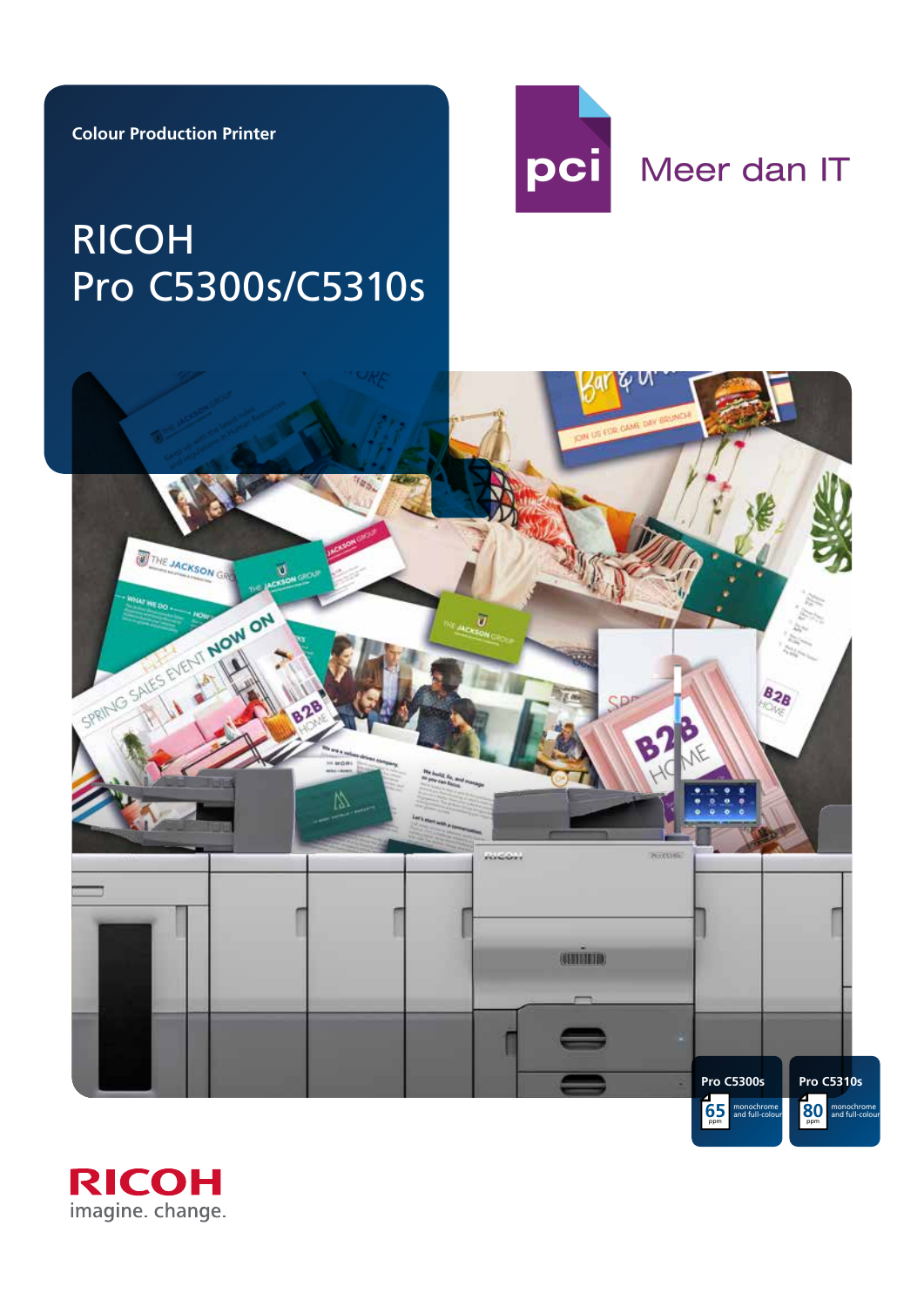

C CAESAR SALAD SO system and \$15<br>W. AND BLEU SALAD SN2<br>W. AND BLEU SALAD SN8<br>The sales and most present consider

ed with AD \$12<br>(88 SA) AD \$12<br>ed www.nated load with black street<br>ed www.nated boxes there there are

VEGETABLES CARRIER CARRIER WARREN AS DE CARRIER POST VIDEO MARITI DE CARRIER POST VIDEO MARITI DE SANDWICHES

WWW.POLICE SOLL PICKET

1A

 $\frac{11}{13}$ 



 $\mathbb{W}$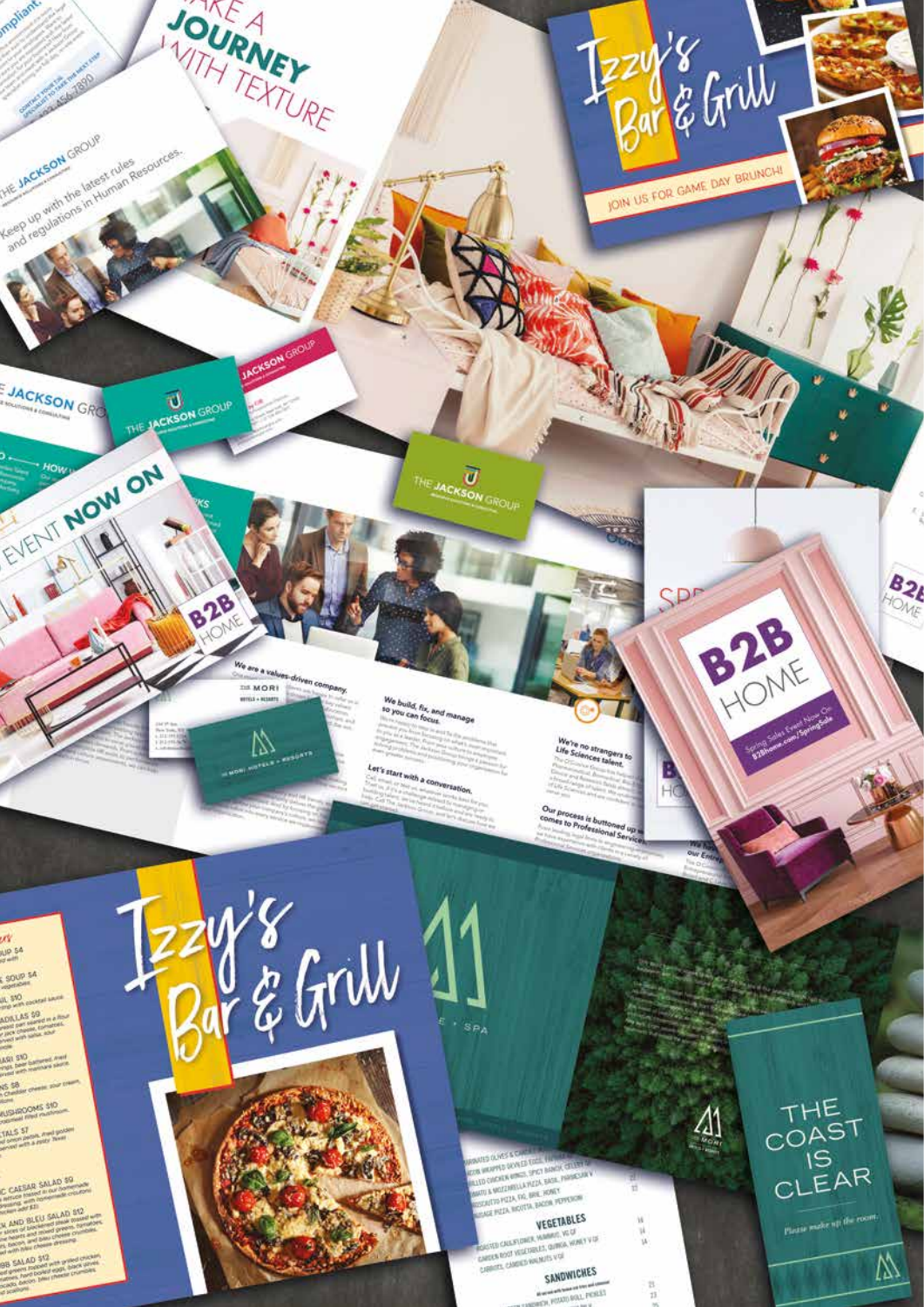## The quality and reliability you need with the size and affordability you want.

The RICOH Pro C5300s/C5310s, built as a right-sized solution, combines high-quality colour, exceptional media handling, powerful performance, and a range of finishing options. With professional-grade speeds and advanced technologies, they deliver a total package. And it all comes in a compact footprint.

#### **Capture and capitalize on more opportunities.**

- High productivity with full-colour output up to 80 ppm
- Exceptional image quality with VCSEL Laser resolutions up to 2400 x 4800 dpi
- Best-in-class media support for specialty stocks, long sheets and heavier weights
- Accurate registration and colour consistency for higher-quality jobs
- Automatic duplexing up to 330mm x 487mm and weights to 360 gsm
- Intuitive user controls with a 10" Smart Operation Panel
- Expansive selection of finishing options for greater flexibility
- Choice of Ricoh and EFI Controllers to match workflows
- Integrate with Ricoh software solutions to create efficiencies that drive measurable results — from prepress to job and device management

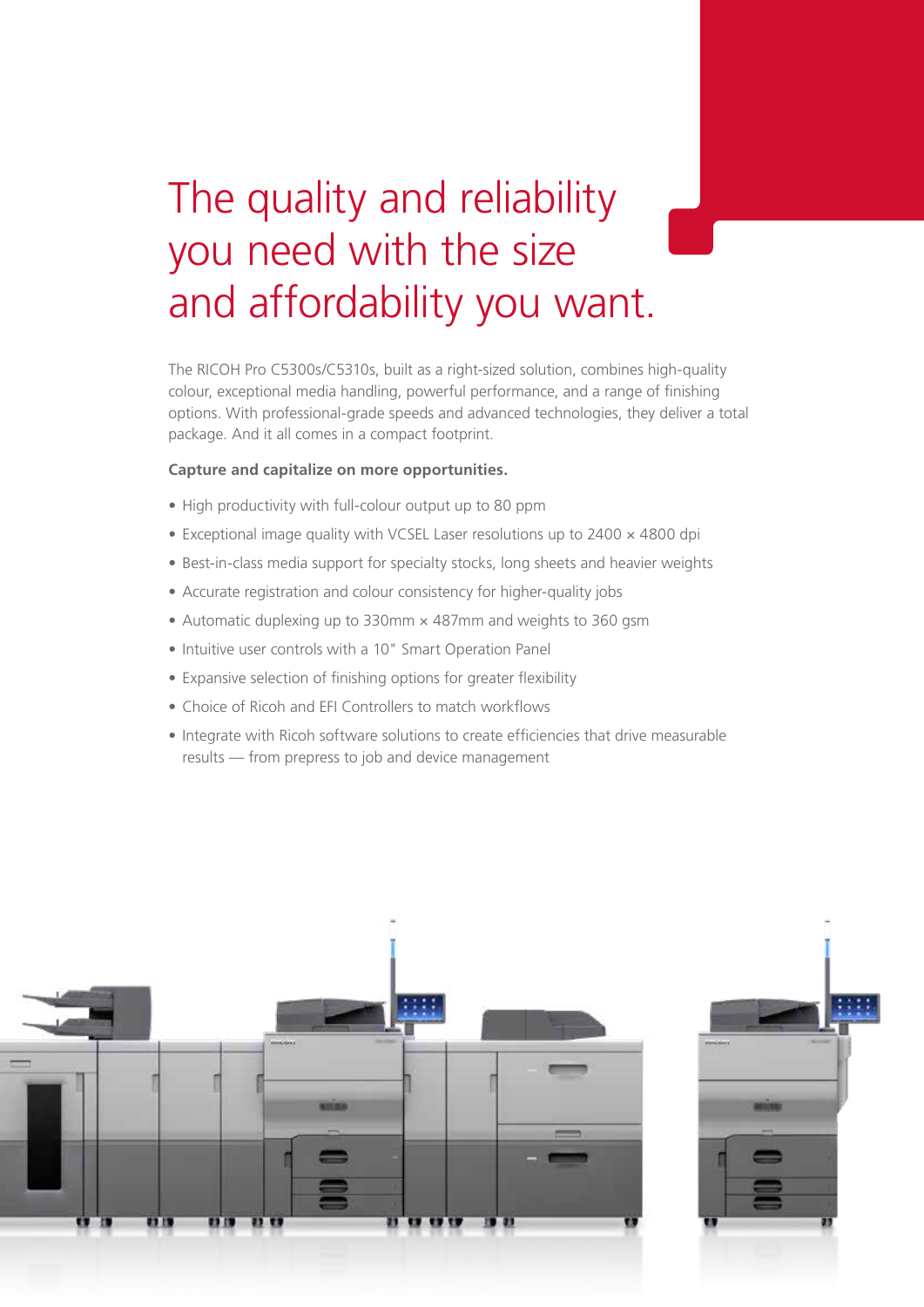



# **The right features.** The right size. In the right place.

### **Marketing Agencies**

Set your business up for more wins with a compact, high-caliber colour printer that's easy-to-use and requires minimal maintenance.

- Always be ready to deliver professional presentations that show off the genius of your ideas with vibrant colour and pristine image quality.
- Give teams the ability to explore their creativity and fully execute concepts across more media types.
- Produce compelling materials for client approval and provide your print service provider with proofs to ensure your vision is produced as intended.
- Benefit from the convenience of having professional finishing in a streamlined design.

### **In-plants**

Keep more work in-house and remain a vital resource with an affordable system that enhances your productivity and creates efficiencies.

- Exceed customer expectations with precise registration and the ability to match more colours.
- Offer more applications with support for a wide range of media including specialty stocks, synthetics, envelopes and long sheet options.
- Create professionally-finished booklets, course guides, marketing materials and more with tab inserts and thick covers.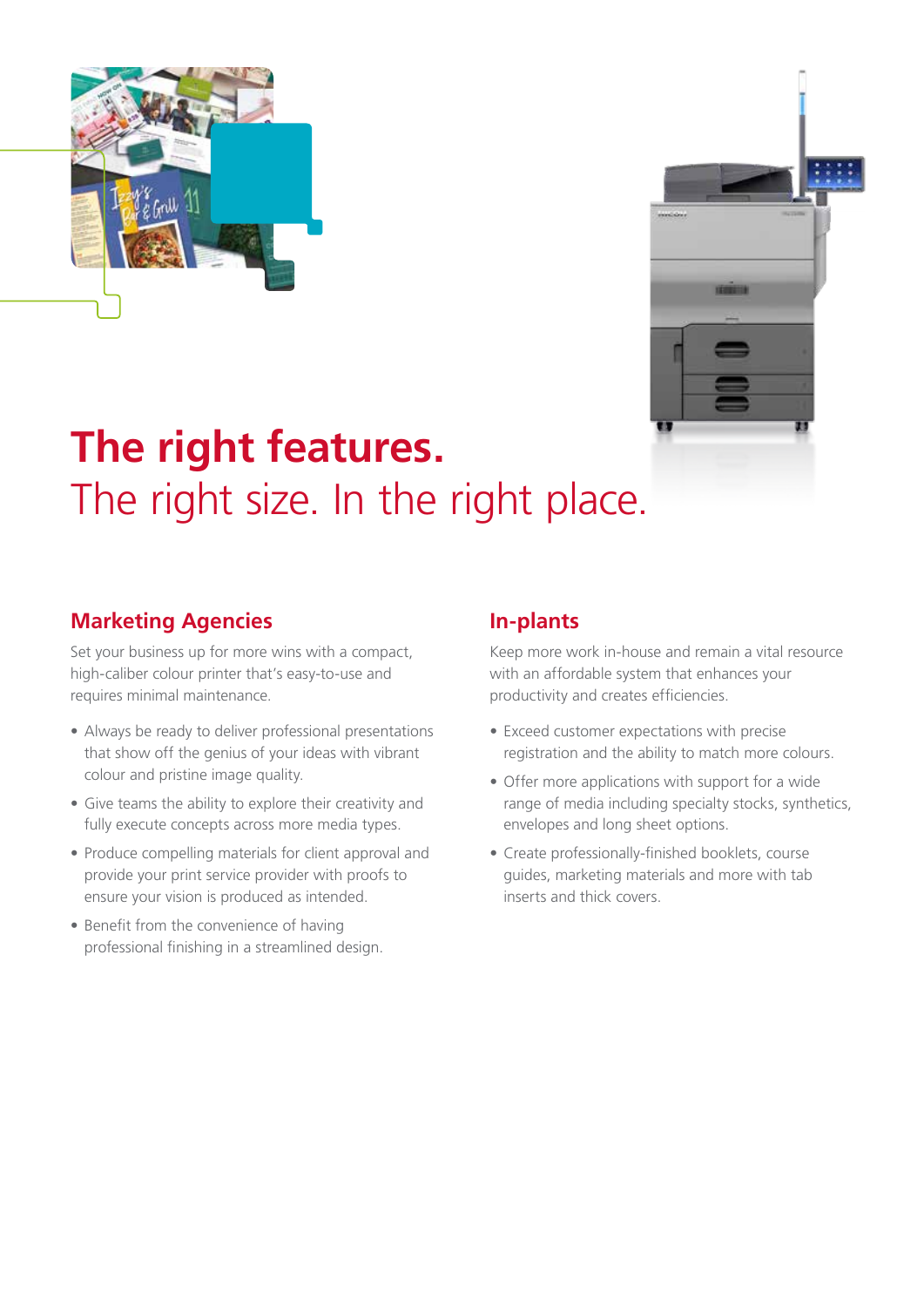

#### **Commercial Printers**

Offload short-run jobs from high-volume systems to balance workload and increase your margins.

- Run client proofs for specialty jobs that require colour matching approval.
- Gain a high-quality, dependable system to handle rush jobs and workload spikes.
- Print on-demand work such as flyers, inserts and postcards on coated media and heavy weight stocks.

#### **Franchise/Print-for-pay:**

Grow your business with a dedicated colour printer that easily manages an expansive range of media.

- Reliable performance and intuitive controls make it easy for operators of all levels to run the system.
- Command premium prices with vibrant colour, precise registration and high-quality image reproduction.
- Offer customers more unique options with specialty stocks and produce high-value applications on demand with long sheet media options.

The success of your business depends on technology that can help you achieve your productivity and profit goals. And you require high-quality output that meets the demands of your most important clients. The RICOH Pro C5300s/C5310s delivers on both — brilliantly.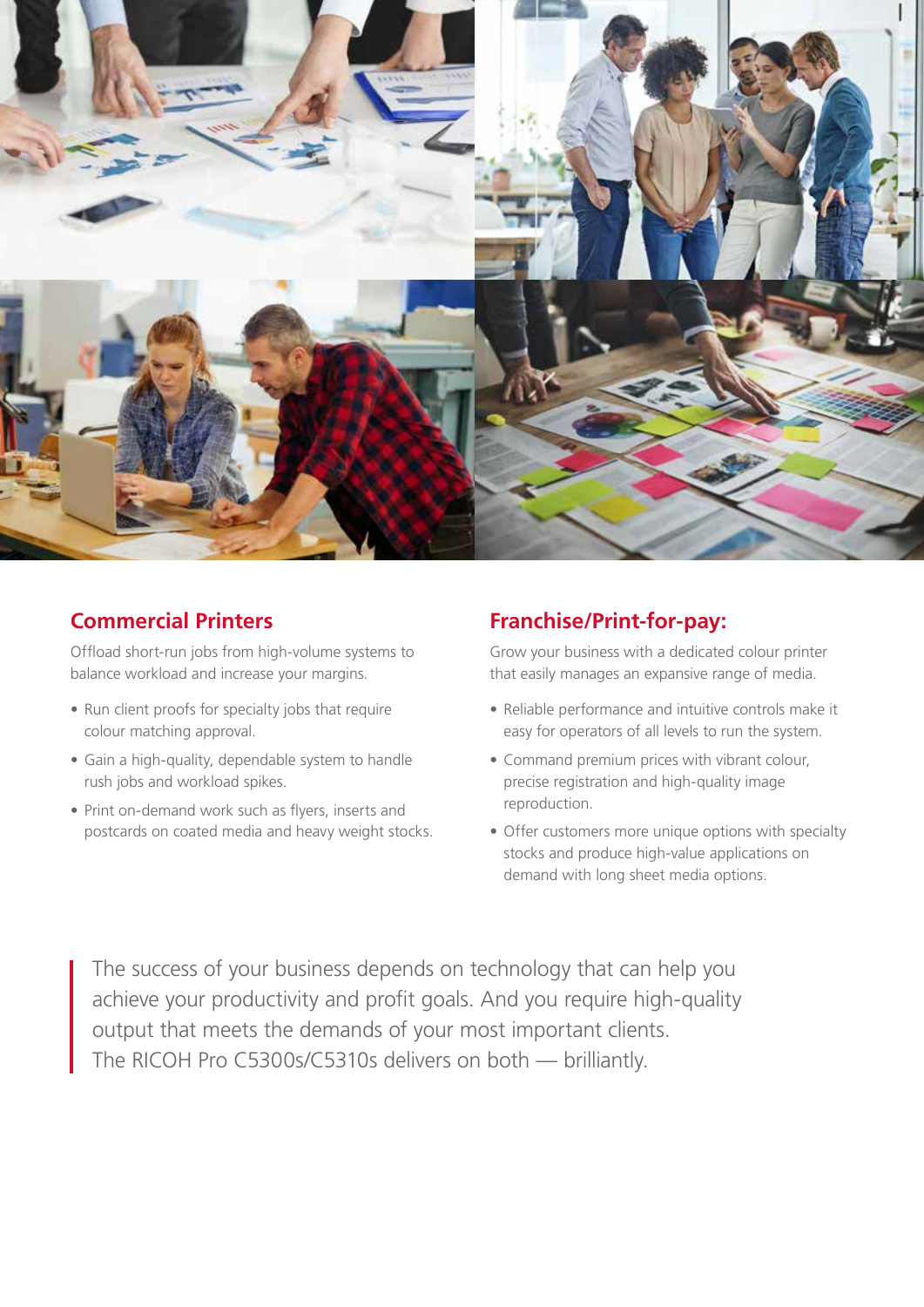# Configure a true end-to-end solution with **robust finishing options and software** to

match your workflow.

### **Powerful controllers to manage your workflow.**

The RICOH Pro C5300s/C5310s comes standard with Ricoh's versatile GW controller and offers two unique EFI options. The embedded Fiery E-27B provides robust job and colour management, while the server based Fiery E-47B provides even more power for a higher-level of performance and control over job processing — from make-ready to delivery.

1 **Produce full-colour booklets in-house and in-line:** Choose the 3,500-Sheet SR5120 Booklet Finisher to create saddle-stitch booklets up to 30 sheets/120 pages. For fully automated wire-bound booklets choose the GBC StreamWire.

 $\overline{1}$ 

- **Keep jobs running continually:** With the High Capacity Stacker SK5040 you can stack up to 5,000 sheets and easily move it with a Roll-Away Cart.
- 3 **Eliminate offline manual insertion:** Add a one-tray or two-tray Cover Interposer to easily feed preprinted inserts and covers into your workflow.
- 4 **Minimise waste:** Reduce toner adhesion on stacked, coated paper when you use the optional Buffer Pass Unit to cool media before sending it to the finishing unit.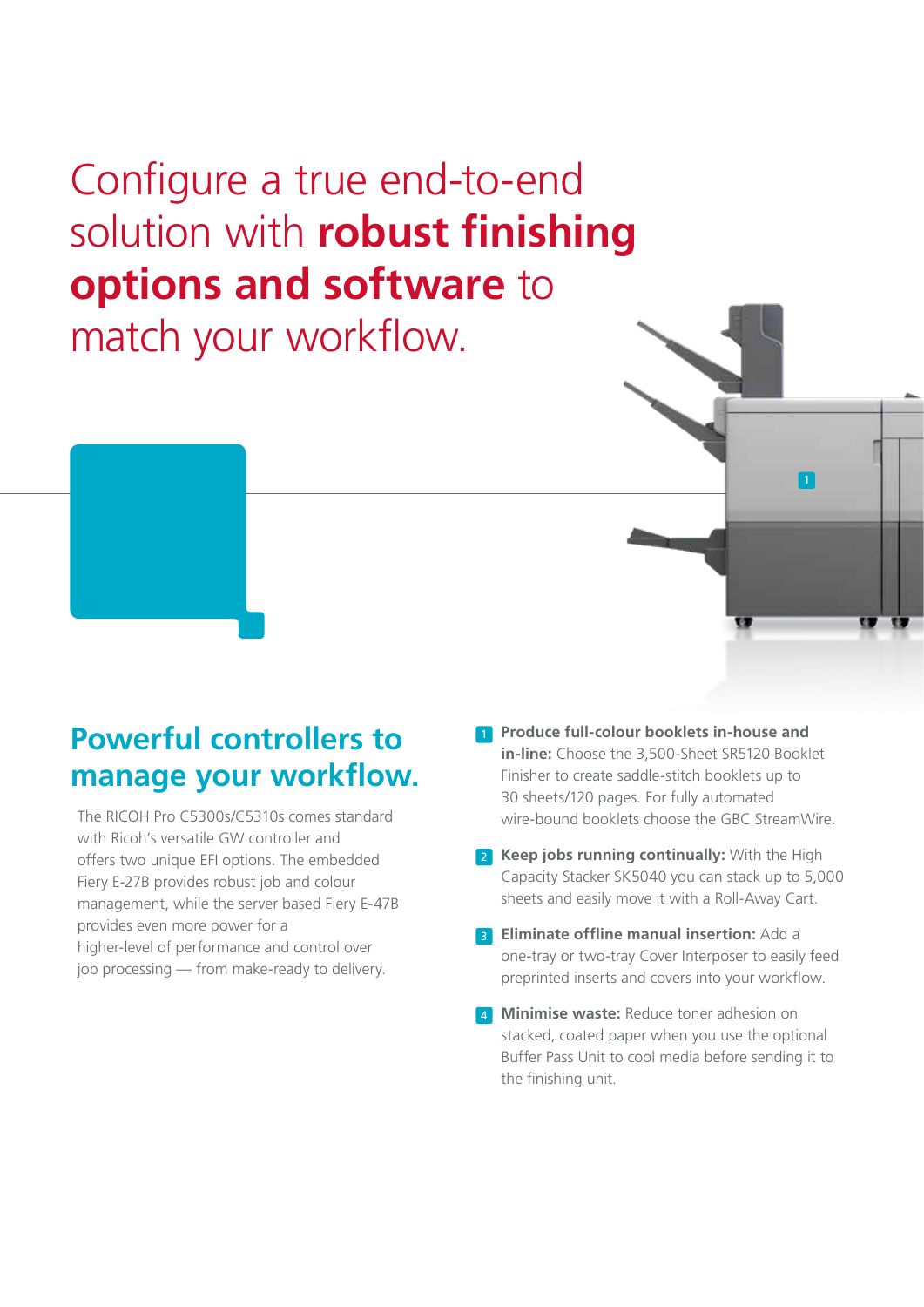

- **5** Keep jobs flowing through production: Install the optional Decurl Unit to minimize paper curling and improve stacking.
- **6** Streamline information capture: Copy and scan jobs up to 240 images per minute using the standard 220-Sheet Document Feeder, which scans duplex colour in a single pass.
- **F** Be known for superb reproduction quality: Deliver brilliant colour and smooth, subtle gradations with Vertical Cavity Surface Emitting Laser (VCSEL) technology and PxP-EQ toner technology.
- **8** Refill paper without downtime: Rely on the Active Tray Indicators to tell you which tray is in use so you can fill other trays while the system is running.
- 9 **Know immediately when a system needs attention:** View the Status Light Pole from anywhere in the room.
- **10 Speed through job instructions:** Complete tasks quickly and easily using the 10" Smart Operation Panel with tablet-like features.
- **11** Accurate front-to-back registration: The Bridge Unit BU5030, which is required with the Vacuum Feed LCIT, ensures precise registration in this compact footprint.
- 12 **Produce longs runs:** The Vacuum Feed LCIT RT5120 adds 4,400-sheets of media with support for coated and heavy stocks up to 360 gsm, in sizes up to 330mm × 487mm.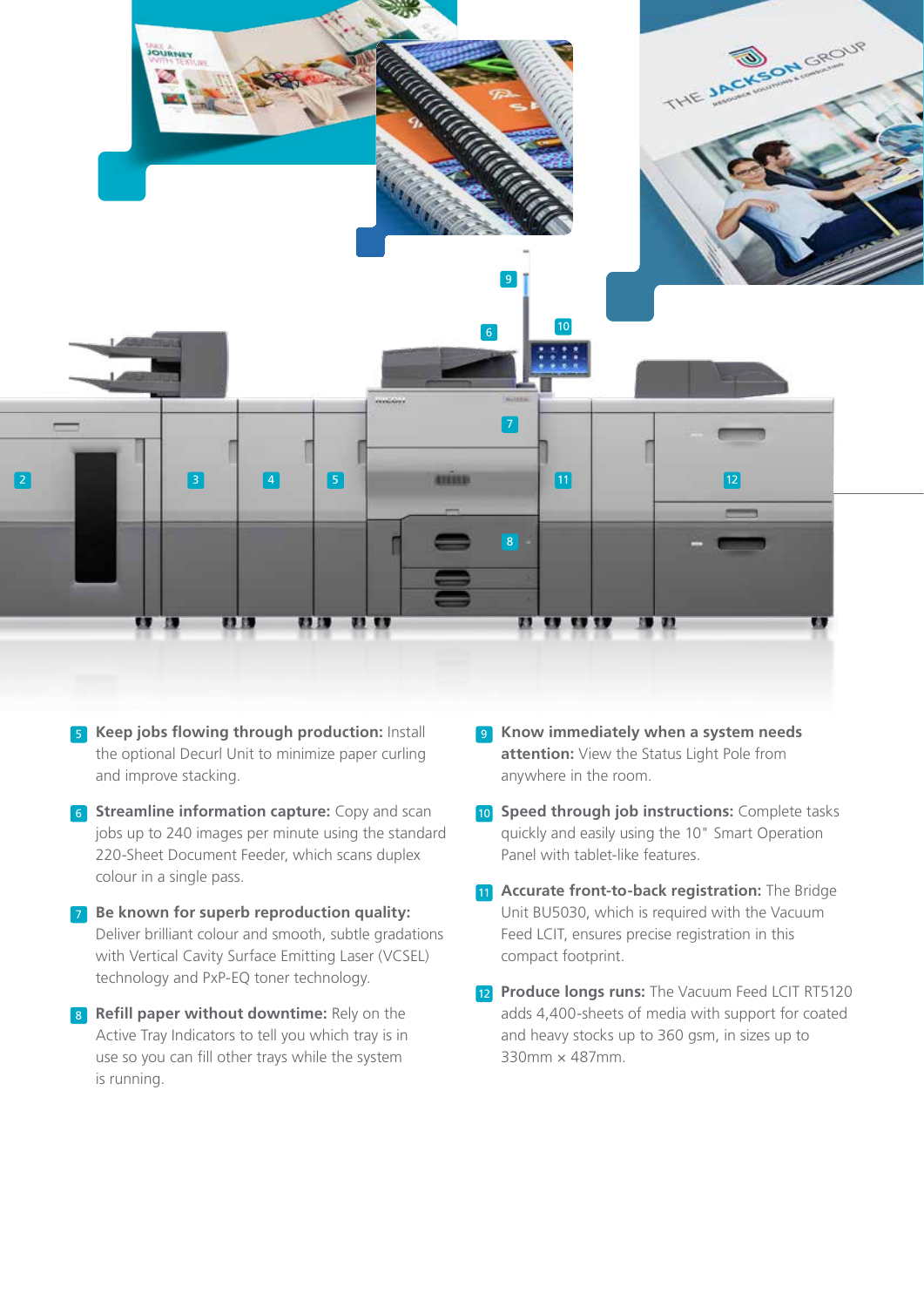# Innovative technology. Superior colour. **High productivity.**



#### **An outstanding design that delivers on every level.**

#### **Developed to be a superior product in a compact footprint, without compromise.**

- Smart features include the 10" Smart Operation Panel that guides an intuitive user experience.
- Operator Replaceable Units (ORUs) allow you to execute routine maintenance on your schedule, ensuring the system is up and running when you need it most.
- Active tray indicator lights allow media to be loaded on-the-fly, increasing efficiency for longer runs and fewer interruptions.



#### **The power to help your business do more.**

**Gain a competitive edge with features that help reduce labor intensive set-up, minimize wasted output and achieve repeatable, high-quality results.**

- Six media pick points offer the flexibility to boost production speeds with minimal intervention delivering exceptional output on time and on budget.
- Built-in sensors drive automation for precise front-to-back registration, producing high-quality results when duplexing business cards, direct mail, books, brochures and invitations.
- End-to-end solutions for Web-to-Print and variable data, allow you to take on more jobs and drive higher response rates for your customers.



#### **True-to-life colour that meets customer needs.**

**Benefit from the same imaging technologies that drive Ricoh's larger volume awardwinning systems and deliver incredible details that make an impact.**

- Ricoh's Vertical Cavity Surface Emitting Laser (VCSEL) technology delivers the industry's highest pixel density (4800 dpi) for the most vivid images and crisp text with shape lines.
- Parallel calibration delivers high-image quality and consistent colour page after page so you can confidently match brand colours and satisfy the most discerning customer.
- Proprietary PxP-EQ Toner enhances the smooth appearance of images on textured stocks and gloss media.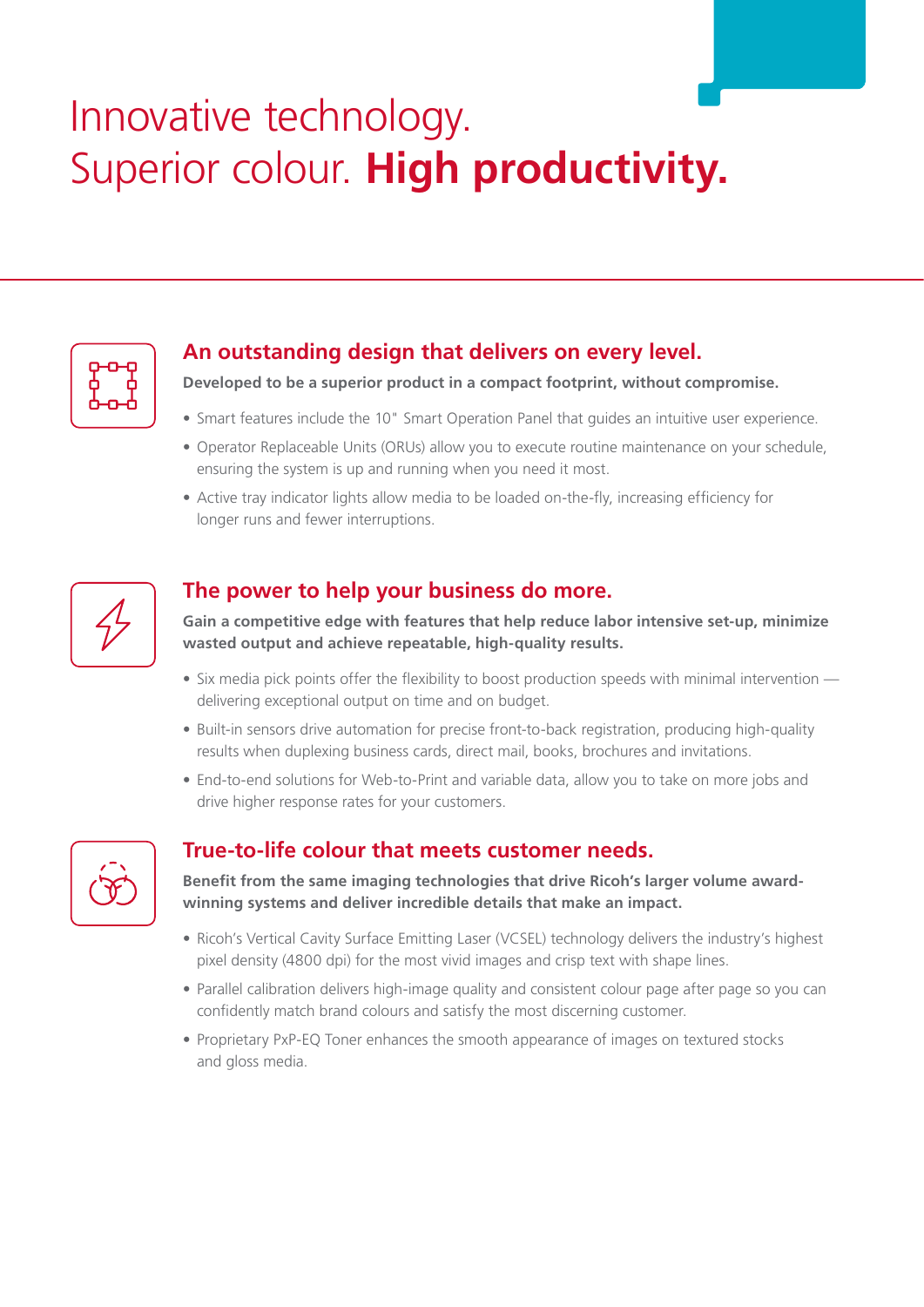

#### **Exceptional paper-handling and professional finishing.**

**Produce high-value applications and bring previously outsourced jobs in-house.**

- End-to-end finishing options include traditional stapling and hole-punching to GBC punching, inline multi-folding, and cover interposers that permit pre-printed inserts to be inserted into the workflow.
- Raise the bar with the new SR5120 Booklet Finisher for saddle-stitch books, up to 120 pages, with heavy weight covers up to 350 gsm.
- For workflows that rely on coated media, the Vacuum Feed LCIT provides enhanced support with two multi-tray feeds for longer runs.

#### **More media. More applications. More profit.**

**Expand your customer base with eye-catching output, no matter what industry you serve.**

- Streamline job setup and achieve optimal output with 1,000 preset or custom profiles in an intuitive Paper Library.
- Produce impressive posters, printed tab inserts, book wraps, panel mailers, full-size tri-fold brochures and more.
- Create a range of applications with extensive media choices from light-weight gloss sheets to the most interesting synthetic and textured stocks.



#### **A total solution with software and services.**

**Tap into Ricoh's expertise to realize the full potential of your RICOH Pro C5300s/C5310s. Our experienced team will assess your needs and recommend the solutions to meet your goals.**

- Rely on a partnership that gives you 24/7 support and one of largest service organizations dedicated 100% to production.
- Increase the speed and accuracy of pre-press with TotalFlow® Prep and automate your production printing with TotalFlow® BatchBuilder, a solution that batches jobs based on attributes.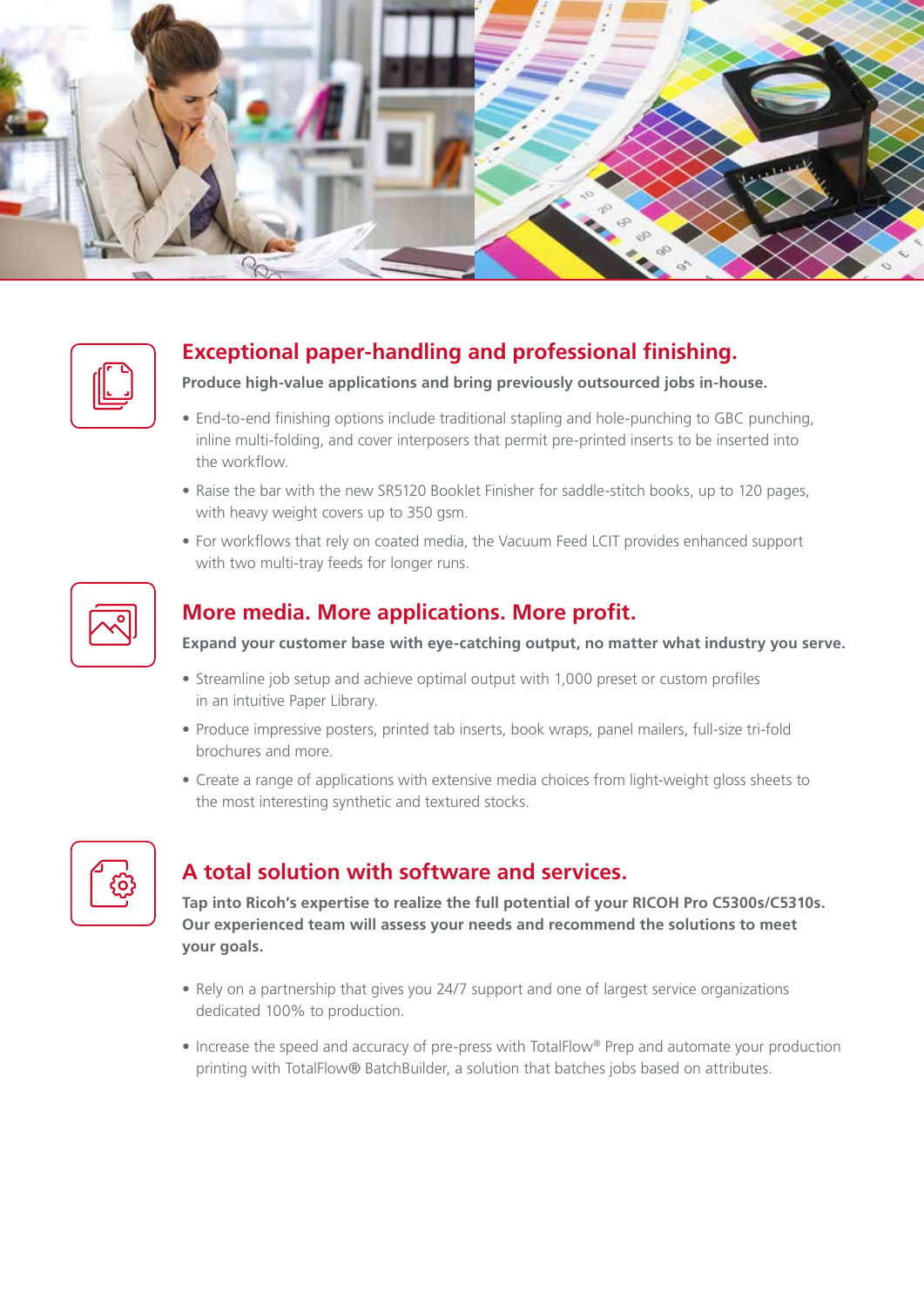### RICOH **Pro C5300s/C5310s**

System specifications

#### **Specifications**

| specifications                  |                                          |
|---------------------------------|------------------------------------------|
| <b>Standard Modes</b>           | Copy/Print/Scan                          |
| <b>Print/Copy Process</b>       | 4 drum dry electrostatic transfer system |
|                                 | with internal transfer belt              |
| Fusing                          | Oil-less belt fusing method              |
| Toner                           | Color PxP-EQ Toner                       |
| Paper Registration              | Sensor and Optional Mechanical           |
|                                 | Registration                             |
| <b>Document Feeder</b>          | 220-Sheet ADF with single-pass colour    |
|                                 | duplex scanning at up to 240 ipm         |
| Fax                             | Optional                                 |
| <b>Operation Panel</b>          | Full Colour 10.1" Smart Operation Panel  |
| Output Speed (Letter)           | Pro C5310S: 80 ppm (52 - 256 gsm)        |
|                                 | 56 ppm (256.1 - 360 gsm)                 |
|                                 | Pro C5300S: 65 ppm (52 - 256 gsm)        |
|                                 | 50 ppm (256.1 - 360 gsm)                 |
| First Copy Output Time          | Pro C5310S: (FC) Less than 9.6 seconds   |
|                                 | (B&W) Less than 8.1 sec                  |
|                                 | Pro C5300S: (FC) Less than 11 sec        |
|                                 | (B&W) Less than 9.2 sec                  |
| Max Monthly Volume              | 150K                                     |
| Duty Cycle                      | 450K                                     |
| Resolution                      | VCSEL: 2400 x 4800 dpi                   |
|                                 | Print: 1200 x 4800 dpi                   |
|                                 | Copy: 600dpi                             |
|                                 | Scan: 600dpi                             |
| Paper Capacity                  | Tray 1: 2,500 sheets (1,250 x 2)         |
|                                 | Trays $2 - 3:550 \times 2$               |
|                                 | Bypass Tray: 250 sheets                  |
| <b>Total Standard</b>           |                                          |
| Paper Capacity                  | 3.850 sheets                             |
| <b>Total Max Paper Capacity</b> | 8,550 sheets                             |
| Paper Size                      | Tray 1: 210 x 297mm                      |
|                                 | Trays $2 - 3$ : 148 $\times$ 210mm to    |
|                                 | 330 × 487mm                              |
|                                 | Bypass: 148 x 210mm to 330 x 1260mm,     |
|                                 | Envelopes                                |
| Paper Weight                    | Trays 1 - 3: Cover 52 - 300 gsm          |
|                                 | Bypass Tray: Cover 52 - 360 gsm          |
|                                 | Auto Duplex: 14 lb. Cover 52 - 360 gsm   |
| Maximum Printable Area          | $323 \times 480$ mm                      |
| on 330 x 488mm                  |                                          |
| Warm-up Time                    | Less than 120 seconds                    |
| Max. Power Consumption          | 3,840 W or less                          |
| <b>Power Requirements</b>       | 208 - 240V, 16A, 60 Hz (dedicated)       |
| Dimensions (W x D x H)          | 799 × 880 × 1648mm                       |
|                                 | (incl. ADF and Status Light Pole)        |
| Weight                          | Less than 576.4 lbs.                     |
|                                 |                                          |

#### **Printer Controller**

| <b>EFI Colour Controller E-47B</b>                                                                                                       | Fiery FS400 Pro                                                                                           |
|------------------------------------------------------------------------------------------------------------------------------------------|-----------------------------------------------------------------------------------------------------------|
| <b>Fiery System Version</b>                                                                                                              | Server Type                                                                                               |
| Configuration                                                                                                                            | 8GB RAM                                                                                                   |
| Memory                                                                                                                                   | Intel Core i5-6500 processor                                                                              |
| CPU                                                                                                                                      | (3.2GHz up to 3.6GHz with Turbo)                                                                          |
| HDD                                                                                                                                      | <b>1TR SATA</b>                                                                                           |
| <b>Operating System</b>                                                                                                                  | Windows 10 IoT Enterprise 2019 LTSC                                                                       |
| <b>EFI Color Controller E-27B</b><br>Fiery System Version<br>Configuration<br>Memory<br>CPU<br>HDD<br><b>Operating System</b><br>$A = 1$ | Fiery FS400 Pro<br>Embedded Type<br>4GB<br>Intel Pentium processor G4400 3.3GHz<br>500GB<br><b>l</b> inux |

#### **Accessories**

Paper Capacity<br>Paper Size<br>Paper Weight

| A4/LT Large Capacity Input Tray (LCIT RT4060)<br>Paper Capacity<br>Paper Size<br>Paper Weight<br>Dimensions (W x D x H)<br>Weight                                                                                     | 4.400 sheets<br>210 x 297mm<br>Cover (52 - 216 gsm)<br>$352 \times 540 \times 625$ mm<br>20kg                                                          |
|-----------------------------------------------------------------------------------------------------------------------------------------------------------------------------------------------------------------------|--------------------------------------------------------------------------------------------------------------------------------------------------------|
| A3/DLT Large Capacity Input Tray (LCIT RT5140)<br>Paper Capacity<br>Paper Size<br>Paper Weight<br>Dimensions (W x D x H)<br>Weight                                                                                    | 2.200 sheets<br>$148 \times 210$ mm $- 330 \times 500$ mm<br>Cover (52 - 300 gsm)<br>$869 \times 730 \times 658$ mm<br>83kg                            |
| Paper Capacity<br>Paper Size<br>Paper Weight                                                                                                                                                                          | Banner Sheet Guide Tray for A3/297 x 420mm LCIT Type S6<br>250 sheets<br>up to 330 x 700mm<br>Cover (52 - 300 gsm)                                     |
| Vacuum Feed Large Capacity Input Tray (LCIT RT5120)<br>Paper Capacity<br>Paper Size<br>Paper Weight<br>Dimensions (W x D x H)<br>Weight<br>Carbonless Paper supported<br>with optional Carbonless Paper Unit Type S13 | 4,400 sheets (2,200 sheets x 2 Trays)<br>$148 \times 210$ mm - 330 $\times$ 500mm<br>Cover (52 - 360 gsm)<br>$1054 \times 730 \times 1000$ mm<br>230kg |
| Bridge Unit BU5030 (Required for the LCIT RT5120)<br>Mechanical Registration included<br>Dimensions (W x D x H)<br>Weight                                                                                             | $1000 \times 225 \times 715$ mm<br>41kg                                                                                                                |
| Vacuum Feed Oversize Sheet Tray Type S9                                                                                                                                                                               |                                                                                                                                                        |

Paper Size 210 × 420mm – 330 × 700mm Paper Weight Cover 52 – 360 gsm

**Cover Interposer (CI5050)** Paper Capacity 200 sheets (200 sheets x 1 Tray) Paper Size 210 × 210mm – 297 × 432mm Paper Weight Cover 64 – 216 gsm<br>Dimensions (W x D x H) 500 × 600 × 600mm Weight 12kg **Cover Interposer (CI5040)**<br>Paper Capacity<br>Paper Veight<br>Paper Weight Air Assist Supported Double Feed Detection Supported Dimensions (W x D x H) 740 × 730 × 1290mm Weight 50kg Paper Size Paper Weight Dimensions (W x

**Multi Bypass Tray (BY5020)** Paper Capacity 500 sheets Paper Size 148 × 210mm – 330 × 487.7mm Maximum Paper size extends up to 330 × 700mm by adding<br>the optional<br>Multi Bypass Oversize Sheet Tray Type SS Paper Weight Cover 52 – 216 gsm

Paper Capacity 400 sheets (200 sheets x 2 Trays) Paper Size 210 × 210mm – 330 × 487.7mm Paper Weight Cover 52 – 350 gsm

| Multi Folding Unit FD5020                                                |                                                                                                                                                                                                                                                                                                                                                                                                                                                                                                            |
|--------------------------------------------------------------------------|------------------------------------------------------------------------------------------------------------------------------------------------------------------------------------------------------------------------------------------------------------------------------------------------------------------------------------------------------------------------------------------------------------------------------------------------------------------------------------------------------------|
| <b>Folding Type</b>                                                      | Single Sheet Mode: Z-Fold, Half-Fold/Print<br>inside. Half-Fold/Print outside. Letter Fold-<br>in/Print inside, Letter Fold-in/Print outside,<br>Letter Fold-out. Double Parallel/Print inside.<br>Double Parallel/Print outside, Gate-Fold/Print<br>inside. Gate-Fold/Print outside<br>Multiple Sheets Mode: Half-Fold/Print<br>inside. Half-Fold/Print outside. Letter<br>Fold-in/Print inside, Letter Fold-in/Print<br>outside. Letter Fold-out                                                         |
| Paper Size                                                               | Single Sheet Mode: Z folding:<br>$210 \times 297$ mm - 297 $\times$ 420mm;<br>Half folding: $210 \times 297$ mm -<br>330 × 487.7mm; Letter folding:<br>$210 \times 297$ mm - 297 $\times$ 420mm:<br>Double Parallel folding: 210 x 297mm -<br>297 x 420mm; Gate folding:<br>210 x 297mm - 297 x 420mm<br>Multiple Sheets Mode: Half folding:<br>$210 \times 297$ mm - 330 $\times$ 487.7mm:<br>Letter Fold-in: 210 x 297mm -<br>297 x 420mm: Letter Fold-out:<br>$210 \times 297$ mm $- 210 \times 356$ mm |
| Paper Weight                                                             | Single Sheet Mode: 64 - 105 gsm<br>Multiple Sheets Mode: 64 - 80 gsm                                                                                                                                                                                                                                                                                                                                                                                                                                       |
| Dimensions (W x D x H)<br>Weight                                         | $470 \times 980 \times 730$ mm<br>92kg                                                                                                                                                                                                                                                                                                                                                                                                                                                                     |
| <b>High Capacity Stacker (SK5040)</b><br>Paper Capacity<br>$\sim$ $\sim$ | 5.000 sheets<br>A FINE THEAT THE                                                                                                                                                                                                                                                                                                                                                                                                                                                                           |

Proof tray Additional 250 sheets Paper Weight Cover 52 – 360 gsm Rollaway Cart Standard and Optional additional carts available Dimensions (W x D x H)<br>Weight Weight Stacker: 264 lbs.; Rollaway cart: 33 lbs.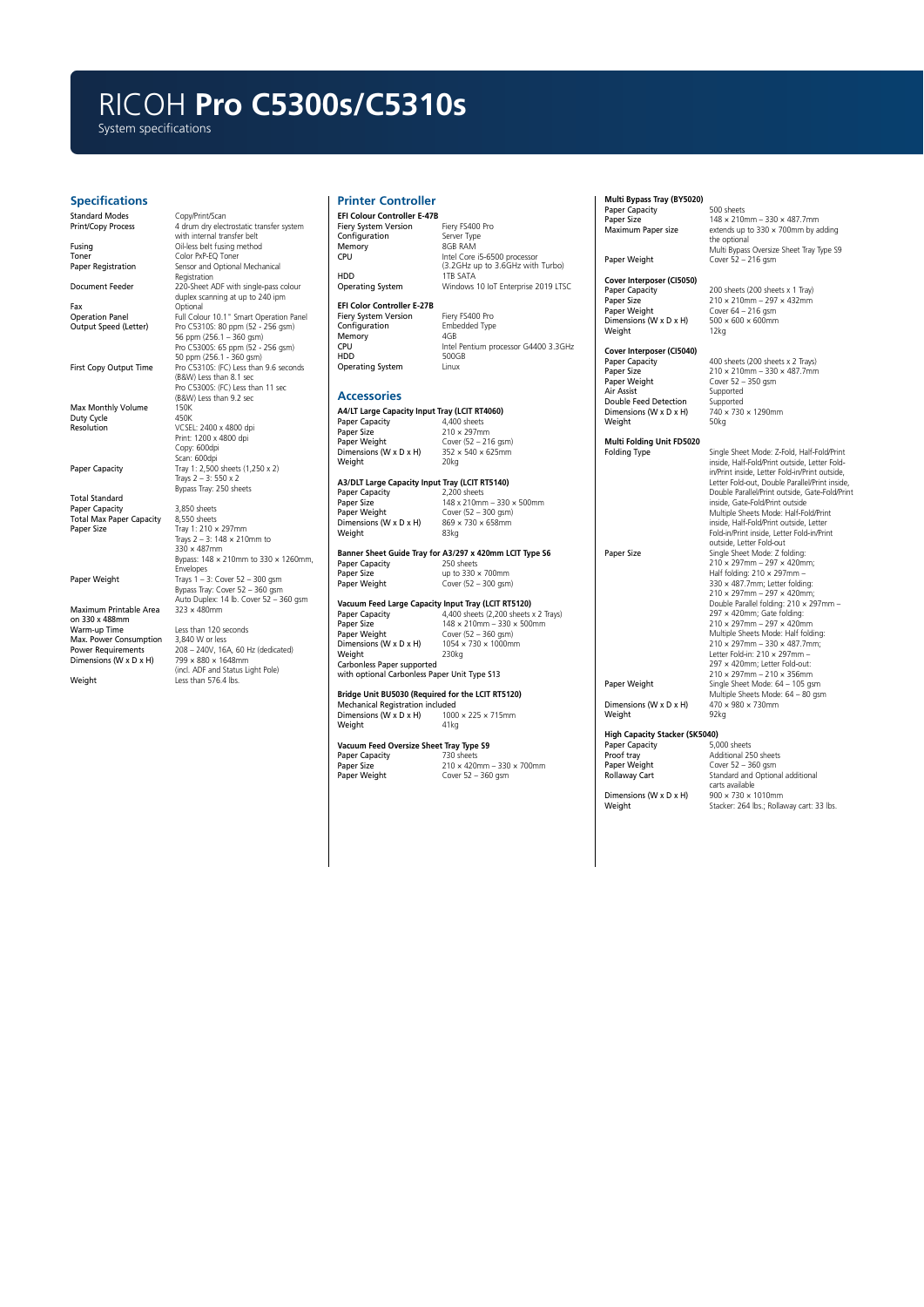

assisted process<br>Square Back Fold

#### **Copy Tray Type M42**

Paper Capacity 500 sheets

Paper Size  $148 \times 210$ mm – 330 x 487.7mm<br>
Paper Size 148 × 210mm – 330 x 487.7mm<br>
Dimensions (W x D x H) 350 x 500 x 170mm<br>
Weight 1350 x 500 x 170mm Paper Weight Cover 52 – 360 gsm Dimensions (W x D x H) 350 × 500 × 170mm Weight 2.2kg

#### **3,000-Sheet Finisher with 65-Sheet Stapler (SR5090)**

Shift Tray Paper Capacity 3,000 sheets Proof Tray Paper Capacity 250 sheets Output Jogger **Optional**<br>
Cooling Fan **Optional** Cooling Fan Optional Punch 2/4 hole Optional Staple<br>Paper Size Staple Paper Weight<br>Staple Position  $D$ imensions (W x D x H) 657 ×<br>Weight 38kg

3,000 sheets<br>Cover 52 – 360 gsm Paper Weight Cover 52 – 216 gsm Paper Size 148 × 210mm – 330 × 487.7mm B5-A3 SEF to 65 sheets

State Position Streets<br>
Up to 105 gsm<br>
Top, Bottom, 2 Staples, Top Slant<br>
657 x 730 x 980mm

#### **2,000-Sheet Booklet Finisher with 65-Sheet Stapler (SR5100)**

Shift Tray Paper Capacity 2,000 sheets Paper Weight Cover 52 – 360 gsm Proof Tray Paper Capacity 250 sheets Output Jogger Optional Cooling Fan Optional Punch 2/4 hole Optional Staple **Saddle Stitch Staple** Weight 53kg

**Weight** 

Paper Veight Cover 52 – 216 gsm<br>
Paper Weight Cover 52 – 216 gsm<br>
Output Jogger Diptional Stapie<br>Paper B5-A3 SEF to 65 sheets<br>Paper Baper Weight Up to 105 gsm Paper Weight Up to 105 gsm<br>
Position Top, Bottom, 2 Staples, Position Corp to Summings Top, Bottom, 2 Staples, Top Slant

 $64-80$  gsm – up to 20 sheets Position 2 at center Dimensions (W x D x H) 657 × 730 × 980mm

Paper Capacity Lower Shift Tray 3,500 sheets Upper Shift Tray 1,000 sheets Paper Weight<br>Punch 2/4 hole<br>Dimensions (W x D x H) Weight

Paper Size 210 × 297mm – 330 × 420mm

#### **4,500-Sheet Finisher with 100-Sheet Stapler (SR5110)**

Cover  $52 - 360$  gsm Optional<br>1113 × 730 × 1490mm<br>135kg

#### **3,500-Sheet Booklet Finisher with 100-Sheet Stapler (SR5120)**

Paper Capacity Lower Shift Tray 2,500 sheets Upper Shift Tray 1,000 sheets  $P<sub>1</sub>,000$  sheed<br>Cover 52 – 360 gsm<br>Optional Paper Weight<br>Punch 2/3 hole<br>Saddle Stitch Staple Saddle Stitch Staple Cover 52 – 350 gsm Paper Size 182 x 257mm x 330 × 487.7mm Paper Weight 52 – 80 gsm up to 30 sheets / 120 pages Dimensions (W x D x H)  $1113 \times 730 \times 1490$ mm<br>Weight  $160 \text{kg}$ Weight 160kg **Booklet Trimmer (TR5050) BOOKIEL THIMMET (1)**<br>Trimming Type<br>Trimming Capacity T**rimming Capacity** up to 30 stapled and folded sheets *i*<br>120 pages (80 gsm)<br>Paper Size 182 x 257mm x 330 x 487.7mm Stack Capacity Up to 60 sets Limitless Stack Supported Dimensions (W x D x H)  $1115 \times 592 \times 556$ mm Weight 75kg **GBC StreamPunch Ultra** A5 LEF Paper Weight Cover 75 – 300 gsm Coated 120 – 300 gsm Tab Punching **Supported** 

A4 LEF, SEF, SEF Double Punch A3 SEF SEF Double Punch SRA3 SEF SEF Double Punc SRA4 LEF, SEF, SEF Double Punch

#### Paper Sizes 210 × 297mm (LEF) Paper Weight Cover 75 – 300 gsm Number of Loops<br>
Number of Loops<br>
210 × 297mm (LEF) – 32 loops<br>
210 × 297mm (LEF) – 32 loops<br>
210 × 207mm (LEF) – 32 loops StreamWire Supply Black, White, or Silver Up to 30, 50, 60 ,70, or 80 Sheets

Tab Stock Supported Dimensions (W x D x H) 864 × 965 × 864mm Weight 227kg

"Two-Up" Punching Supported Dimensions (W x D x H) 445 × 729 × 1001mm **Provide Supported<br>
Two-Up" Punching** Supported<br>
Dimensions (W x D x H)  $445 \times 729 \times 1001$ mm<br>
Weight 100kg **GBC StreamWire (GBC StreamPunch Ultra is required)**

#### **Plockmatic Square Back Trimmer** .......<br>One Side Edge<br>Manual feeding via Operator

Trimming Type<br>Three side Trimming Folding Type<br>Trimming Capacity

120 pages (80 gsm) Paper Size 182 × 257mm – 330 × 487.7mm Paper Size<br>
Dimensions (W x D x H)  $1760 \times$ <br>
Weight  $178kq$ Weight

**Plockmatic PBM350e Booklet Maker**<br> **Paper Size** 210 × 2<br> **Paper Weight** Cover 6 Set Size 2 – 35 sheets – 80 gsm 2 – 50 sheets – 80 gsm Dimensions (W  $\times$  D  $\times$  H) Dimension<br>
148 Meight<br>
149 Optional

Paper Size 210 × 297mm – 297 × 420mm  $\frac{25}{20}$  Cover  $64 - 300$  gsm

Square Back Fold<br>up to 30 stapled and folded sheets /

 $(PBM500$  upgrade kit needed)<br>1200  $\times$  800  $\times$  1300mm Trim Module, Book Fold Module,

Cover Feeder, Rotate Crease Trimmer

#### **Additional Accessories**

Decurl Unit DU5080, Buffer Pass Unit Type S9, Bridge Unit BU5020, Media Identification Unit, PostScript<sup>3</sup> Unit Type M42, IPDS Unit<br>Type M42, VM Card Type P18, OCR Unit Type M13

#### **Consumables**

CMY Toner Yield 26K prints/bottle<sup>\*</sup><br>K Toner Yield 31K prints/bottle\* 31K prints/bottle\*<br>110K prints/bottle\* Waste Toner Bottle Yield 110K prints/bottle\* \*Based on 8.75% coverage (A4)

#### **Workflow Solutions Supported**

Ricoh Streamline NX, Ricoh Global Scan NX, Ricoh Integrated Cloud Environment, Ricoh Smart Integration, RICOH ProcessDirector™, RICOH TotalFlow Prep, RICOH TotalFlow Production Manager, RICOH TotalFlow BatchBuilder, RICOH @Remote,<br>EFI® DigitalStoreFront™, CGS/ORIS Lynx & Evaluate,<br>EFI Color Profiler Suite, EFI Fiery™ Graphic Arts Pro, EFI Fiery ColorRight, EFI Fiery Automation, DirectSmile™, EFI Fiery Central, Objectif Lune

Specifications subject to change without notice. Contact Ricoh for a list of certified media.